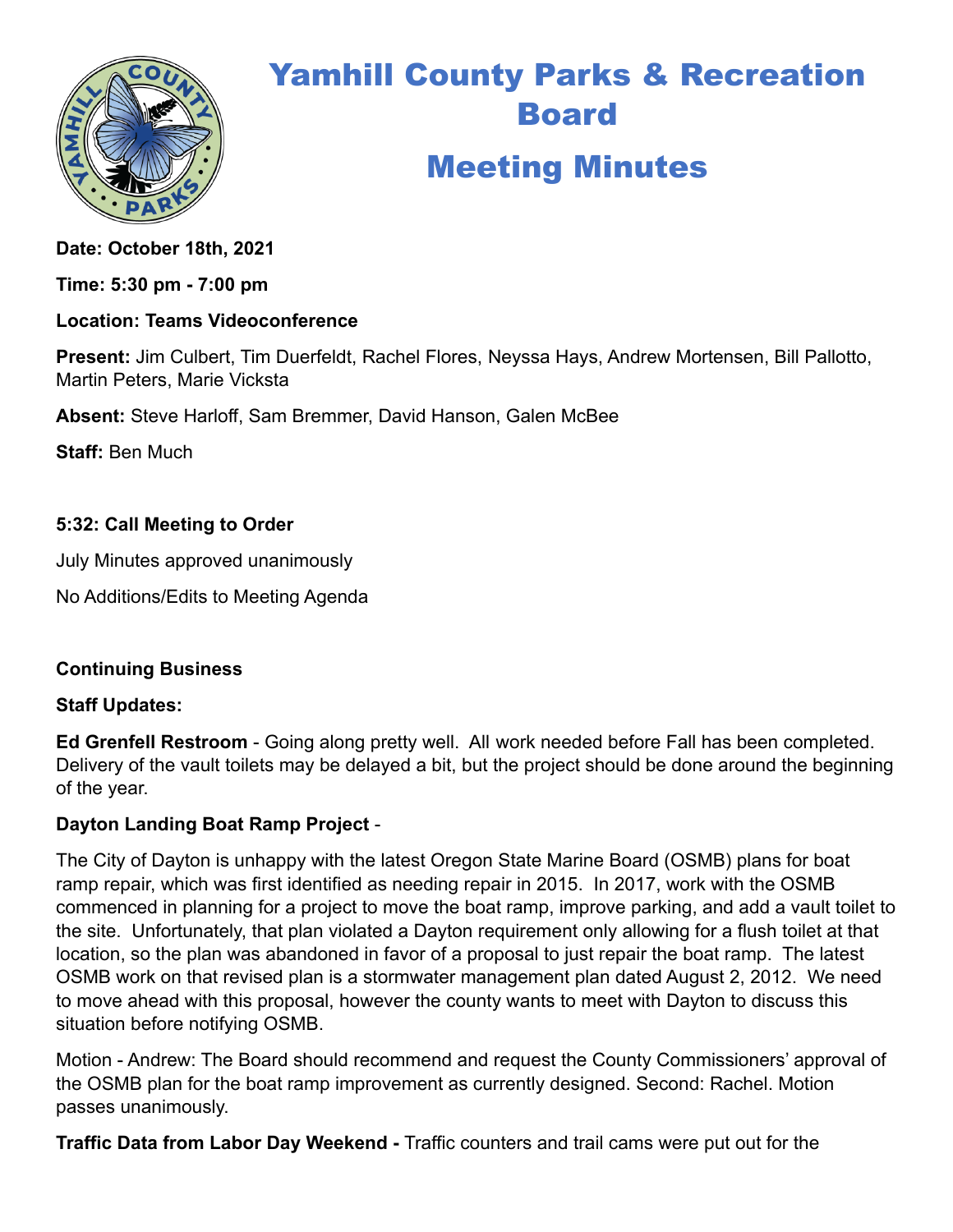extended Labor Day weekend at Huber (traffic counter), Blackwell (traffic counter), Chas. Metsker (trail cam), Crabtree(2 traffic counters), and Rogers Landing (trail cam). The following observations were provided by Ben:

Chas. Metsker - a lot of activity at the gate, but only about 50 of them went into the park.

Rogers Landing - 1000 vehicles per day, many of which were trailers.

Huber - 43.

Crabtree - 12 into the park. Knudsen Vineyard had 284 vehicles. Jim requested that this data be sent to Page Knudsen and the Chehalem Parks and Recreation District.

**July Traffic Data -** Andrew made the following comments on the traffic data collected over the July 4 weekend: Rogers landing had over 2000 lane counts each day, Sat. thu Mon., most of which were vehicles pulling boat trailers. This compared to less than half of that on the other weekdays counted between July 2-8. Lane counts measure both ingress and egress, and a vehicle and trailer entry results in 1-½ lane counts, and the same for their exit. Thus, about 670 vehicles visited Rogers Landing each of those three days. The other parks measured (Dayton Landing, Deer Creek, Ed Grenfell, Lafayette Locks, Miller Woods, and Stuart Grenfell) ranged from daily highs of 45 to 220 vehicles, with only minor increases on the weekend days compared to weekdays. Lowest visitation was at Deer Creek and the highest at Ed Grenfell (not including Rogers Landing).

**Puzzle Quest Update -** Missing some collections of passport sales from Yamhill and Carlton and Dayton. Vendors selling the most passports were the Mac Library, Incahoots, Hopscotch, and Social Good. Total of roughly \$1200 collected; about half of the passports that were printed were sold. The biggest public complaint was that the Wennerberg Park sign was too difficult to find. Ben purchased 3 different backpacks; hydroflasks; shovel, mess kit, and thermacell mosquito repellent as prizes. Winners were drawn from the returned cards as follows: First: Cathleen McKinney. Second Emma J. Mayne. Third "The Plaskers". The first place winner will be able to have first choice, then second, then third gets whatever is left. Ben will contact these winners to have them come choose their prizes at his office.

### **New Business**

**Master Plan Grants** - Andrew had investigated past city and county grants by the Oregon State Parks for master planning and previously reported to the Board. Funding comes from the Oregon Lottery. Projects recently funded ranged from \$40,000 to over \$100,000, of which 50% is a required local match. A look at the current Parks Department budget indicates we do not have enough funding with all possible cost savings to match what would be required. We also discussed a two phase approach to planning, split across different budget years, but this does not seem appealing. Jim suggested a letter should be written to the County Commissioners to request support for parks master planning, and replacement of the \$40,000 that was being reserved for this in last year's budget, which was reprogrammed to cover personnel when work release contracts significantly declined due to the Covid epidemic. Ben will look at the prior year's budget and provide some specific numbers that can be included in a letter that Jim will draft and send to the Board for comments.

Jim Culbert reported: Dave Hanson wants to know what is going on with the interpretive signs for Deer Creek Park. Dave thinks he can get the money together to complete additional signs. Does the